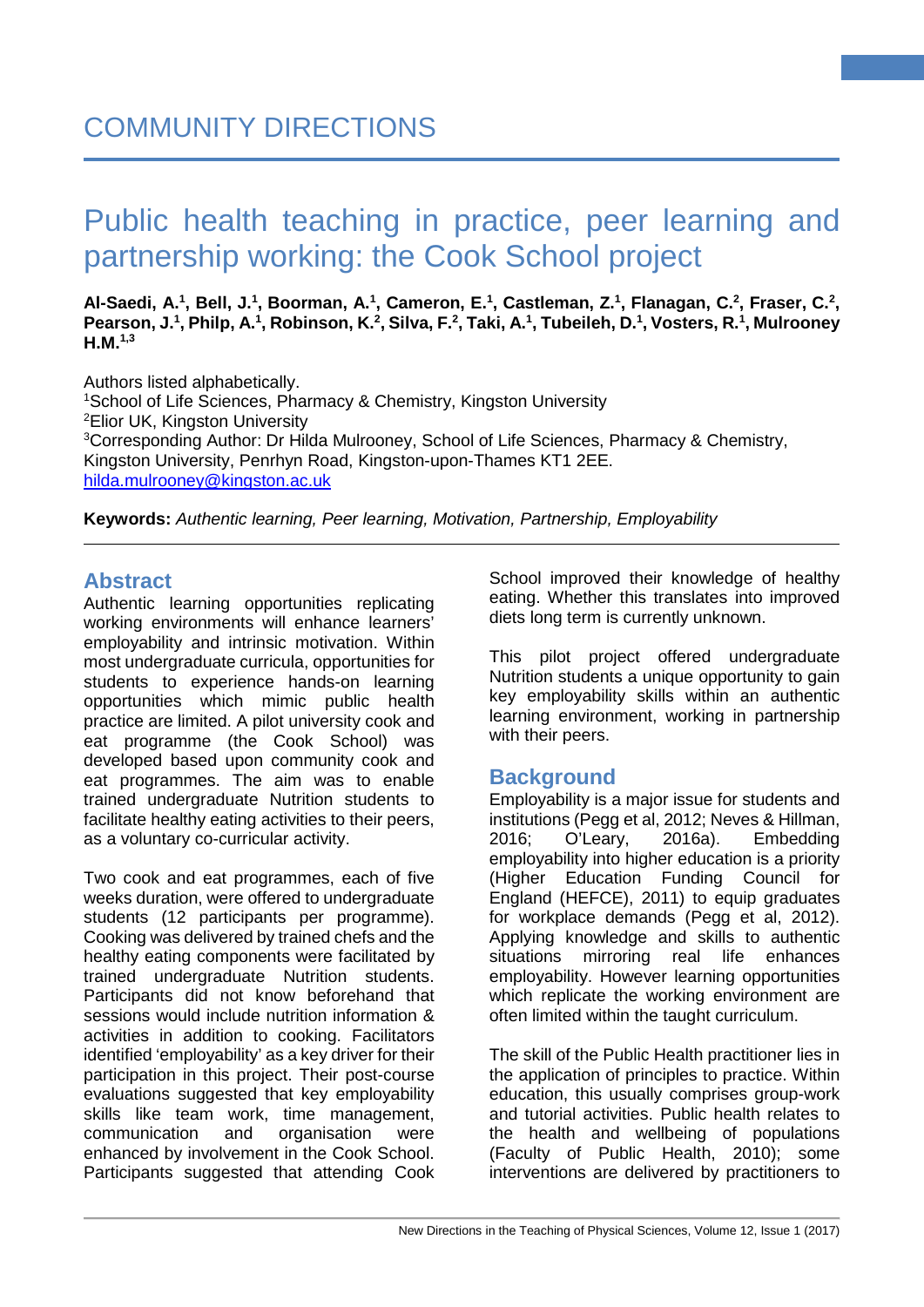high risk or hard-to-reach community groups. Dealing with those groups is challenging, requiring knowledge, flexibility, communication skills and time management. An example is cook and eat programmes delivered to hard-toreach groups within the community setting to enhance their cooking skills and ability to put healthy eating messages into practice. These are typically delivered by trained public health staff and include practical cookery plus healthy eating messages. In this project, we translated an existing Public Health cook and eat programme to the university setting (Cook School). Whereas community cook and eat programmes are delivered by one or two trained staff following a manual and deliver both the cookery and healthy eating messages, in our case the healthy eating messages were delivered by undergraduate trained Nutrition students (the facilitators). The purpose of establishing the Cook School was twofold: firstly to improve knowledge and skills of undergraduate students though cooking and healthy eating sessions, and secondly to enable volunteer undergraduate Nutrition students to facilitate the healthy eating components, as a co-curricular opportunity to gain experience of public health in action, thereby enhancing their employability. Hereafter they are referred to as 'facilitators' to distinguish them from the students who participated in the Cook School ('participants'). The Cook School was offered as a cocurricular opportunity for students i.e. outside of the curricular time, to enhance their learning and complement the academic curriculum. The value of co-curricular activities for students has been highlighted (Andrews, 2013); however there is a significant time-cost for staff and students involved, which should not be underestimated.

Regarding the first goal, most university undergraduate students are young, and young people generally have poor diets (Public Health England, 2016). Young adulthood is a time when the risks for many avoidable chronic diseases may be mitigated by lifestyle choices (Sawyer et al, 2012). Despite this many young people make poor behavioural decisions (Alwan et al, 2010; Gore et al, 2011). They are more likely to take risks (Kelly, 2000) and less likely to consider behavioural consequences (Patton et al, 2012). Additionally they often live away from home for the first time, catering and

budgeting for themselves, and may not have the knowledge, finances or skills to prepare healthy food or an adequate understanding of why it matters.

**2**

Regarding the second goal, the BSc Nutrition is a three year accredited undergraduate degree

[\(http://www.associationfornutrition.org/\)](http://www.associationfornutrition.org/), thus graduates are demonstrably equipped with the skills and attributes required by nutritionists (Association for Nutrition (AfN), 2012). There are currently 43 accredited nutrition or related undergraduate degrees within the UK (AfN, 2017), so competition for jobs is fierce. Enabling students to apply their skills in a variety of authentic learning situations is a priority for the university teaching team. The Cook School Project represented a novel educational opportunity for our Nutrition students.

# **Methods**

# **Background**

An existing Public Health cook and eat programme developed by Kingston Public Health was the basis for the Cook School. A member of academic staff (HM) was trained in the programme aims, objectives and delivery by a Public Health dietitian over a three hour training period, using a manual developed for cook and eat programmes by the Public Health team. HM subsequently developed and delivered training for the facilitators using the manual amended to reflect the makeup of the Cook School.

# **Working party**

A working party was established with two chefs from the university caterers (CF & CF), a marketing manager (KR) and an academic (HM). The working party met for six months before and periodically throughout the Cook School.

# **Cook School format**

A five session programme was chosen to fit in with the twelve week university semesters, with sessions running for two hours every second week throughout the semester. Sessions were timetabled for Wednesday evenings, when the canteen was quiet and no classes were scheduled. Maximum capacity was twelve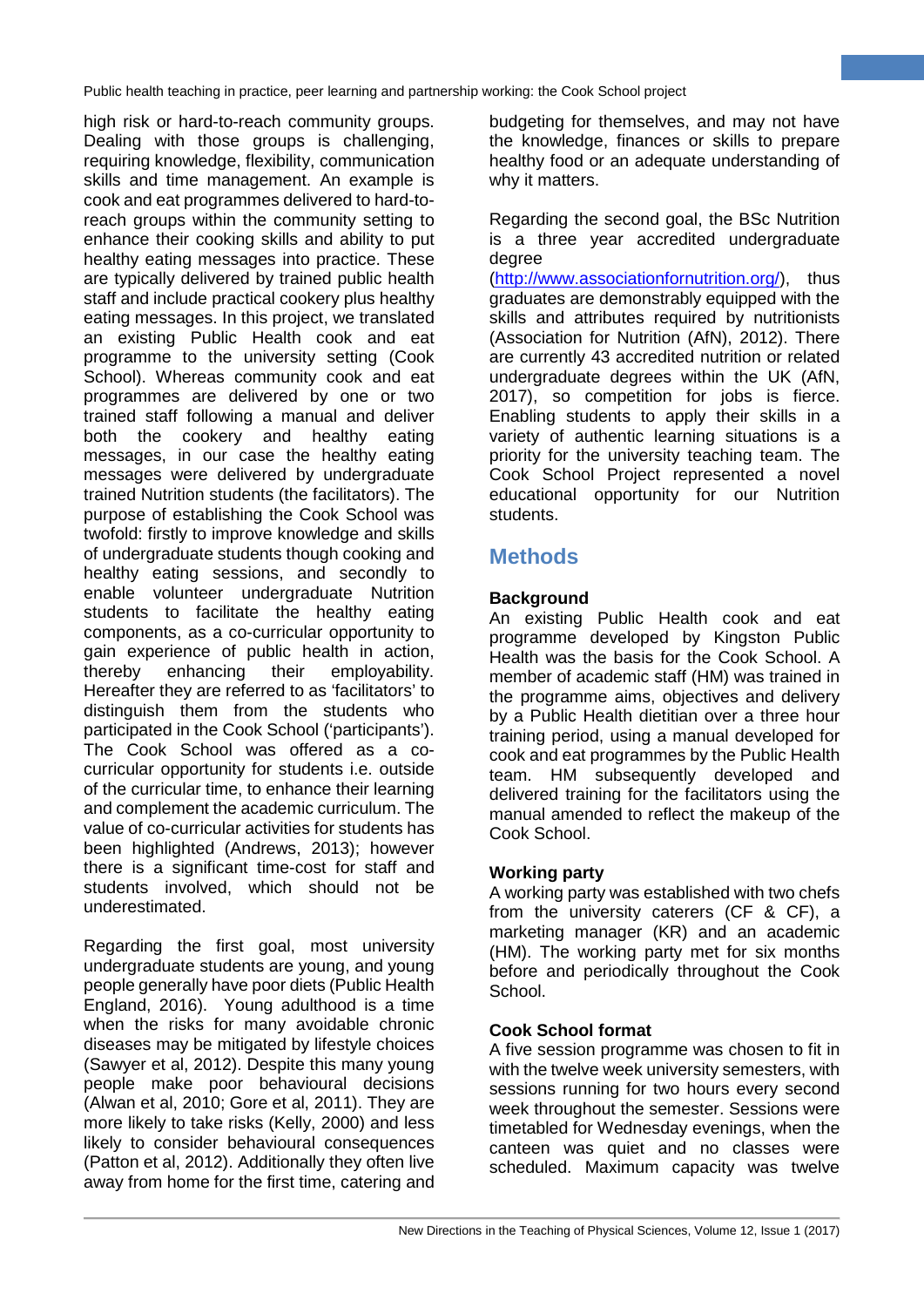participants per programme, required to attend all sessions. Registration and attendance at the Cook School was free. Dishes to be produced were chosen by the working party for each session for their simplicity, taste, seasonality, cost and healthfulness. In each session a different healthy eating message/skill was focused upon (respectively healthy eating guidance; reducing sugar intake; low fat intake; protein and salt intakes; reading food labels). Participants did not know beforehand that part of each session would be spent on healthy eating activities; indeed precourse evaluations identified 'cookery' as the main expectation of participants.

Each session included a hands-on cookery component led by the chefs. Participants cooked and prepared the dishes, and while the food was cooking, facilitators led a range of interactive activities they designed for each of the healthy eating messages. Each session was run by at least two trained facilitators and two chefs, and all sessions were supervised by an academic member of staff (HM).

# **Facilitators & training**

Second and third year students on the BSc (Hons) Nutrition and BSc (Hons) Exercise Nutrition and Health degrees were eligible to facilitate. These volunteer facilitators completed two three hour mandatory training sessions developed, organised and delivered by academic staff (HM). The purpose of their training was: i) to ensure that all facilitators were familiar with each of the sessions and resources and ii) to encourage facilitators to develop activities for each healthy eating message, to enhance facilitator engagement in and learning from the Cook School. Those who completed the six hours of training were certified as facilitators and could sign up for whichever sessions they wished to facilitate.

# **Evaluation: Facilitators**

Facilitators completed an evaluation form relating to their training which included qualitative feedback on the organisation, content and delivery of the training, whether it impacted upon their knowledge and confidence to deliver sessions and what they liked best and least as well as the opportunity to provide suggestions or additional comments.

### **Evaluation: Participants**

Baseline and post programme evaluations of knowledge, current practice and confidence in cooking were carried out in the first and final sessions of each programme using short questionnaires. Qualitative and quantitative data were collected to evaluate enjoyment, learning, attitudes towards healthy eating and cooking, intentions relating to cooking, and attendance at sessions. Initial questionnaires used were standard Public Health evaluations used for community cook and eat programmes; however for the second Cook School, a university-specific evaluation form was used.

**3**

# **Results**

#### **Facilitators & Training**

Ten students completed the six hours of training and were certified as Cook School facilitators. All facilitators stated that training had increased their knowledge, skills & confidence, and that there was sufficient time to become familiar with the cook and eat manual and to develop activities for each session. Training sessions, whilst structured, were informal in nature and facilitators were actively encouraged to develop their own ideas and activities, which they appreciated. Qualitative feedback reflected this:

*[Trainer was] 'very accommodating, openminded & informal'*. (Facilitator 1)

*[I liked the] 'informality & openness of the sessions'.* (Facilitator 2)

*[Sessions were] 'relaxed and informal, easy to ask questions'.* (Facilitator 3)

#### **Attendance at Cook School programmes**

Two programmes were run, one in each semester of the academic year. Both programmes were fully subscribed (n=12 per programme). In total only one participant dropped out, due to difficulties managing his workload. Mean attendance was 77% and 92% respectively for Programmes 1 & 2. Although participant evaluations of both were excellent, the first programme finished when many students have coursework deadlines and consequently attendance was lower in the first than the second programme.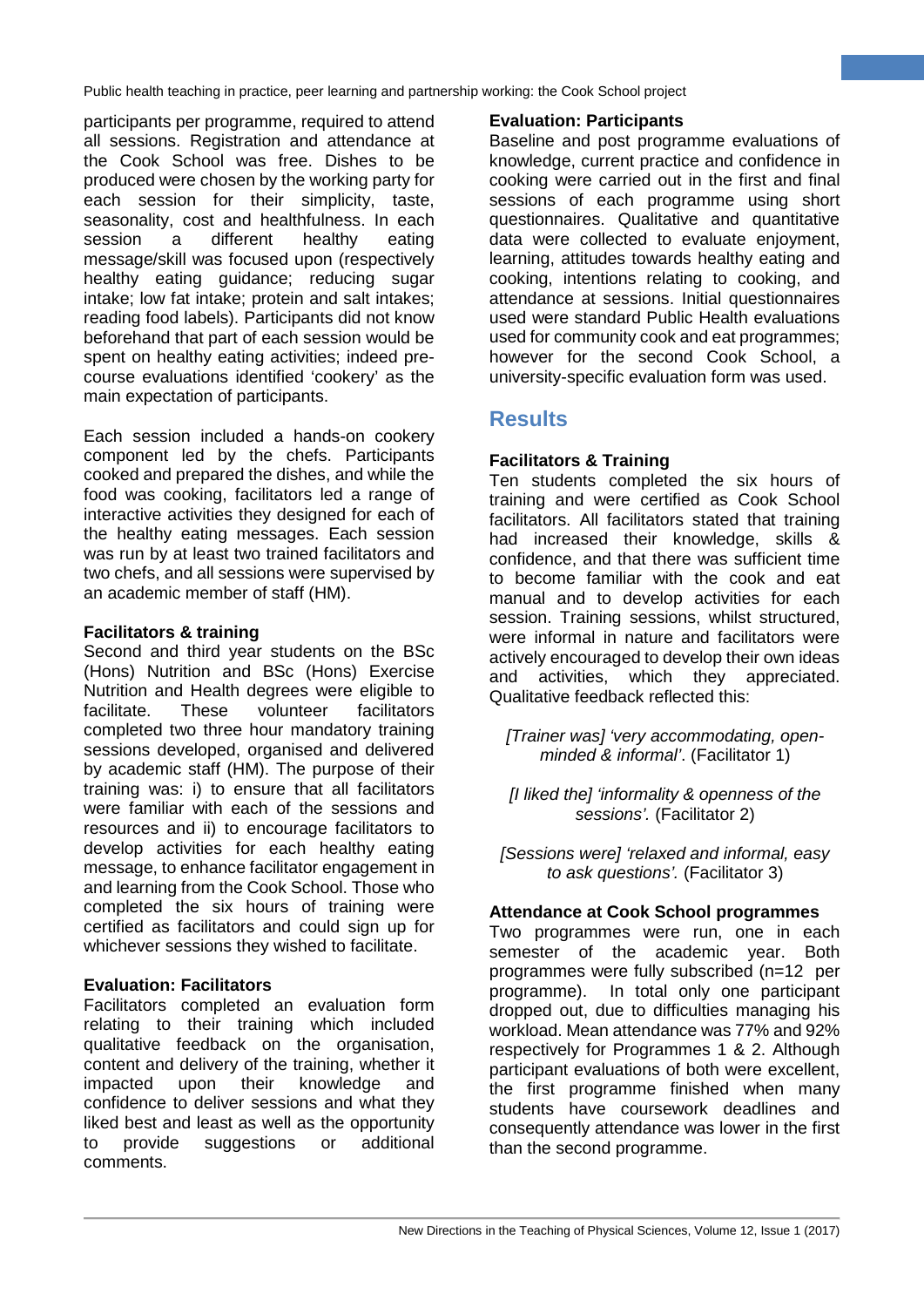#### **Participant evaluations: Knowledge**

The majority of participants in both<br>programmes demonstrated some preprogrammes demonstrated some preprogramme knowledge of healthy eating, and knowledge improved after the programme. Common health risks associated with poor diet were identified. However links between unhealthy eating and cancer were poorly recognised in both cohorts (Table 1).

**4**

| Programmes 1 & 2                                                       |                               |                               |  |  |  |
|------------------------------------------------------------------------|-------------------------------|-------------------------------|--|--|--|
|                                                                        | Pre-course, n=23              | Post-course, n=20             |  |  |  |
|                                                                        | Data expressed as numbers (%) | Data expressed as numbers (%) |  |  |  |
| How many portions of fruit & vegetables should we aim to eat each day? |                               |                               |  |  |  |
| Zero                                                                   | 0(0)                          | $0(0)^*$                      |  |  |  |
| $1 - 2$                                                                | 4 (17)                        | $1(5)^{*}$                    |  |  |  |
| $3 - 4$                                                                | 2(9)                          | $0(0)^*$                      |  |  |  |
| $5+$                                                                   | 17(74)                        | 18 (95)*                      |  |  |  |
| List 2 health risks from eating an unhealthy diet                      |                               |                               |  |  |  |
| High blood pressure                                                    | 4(17)                         | 5(25)                         |  |  |  |
| High cholesterol                                                       | 3(13)                         | 5(25)                         |  |  |  |
| <b>Diabetes</b>                                                        | 9(39)                         | 8(40)                         |  |  |  |
| Obesity/weight gain                                                    | 14 (61)                       | 9(45)                         |  |  |  |
| Heart problems                                                         | 9(39)                         | 6(30)                         |  |  |  |
| <b>Recurrent illness</b>                                               | (4)                           | 1(5)                          |  |  |  |
| Cancer                                                                 | 0(0)                          | 1 $(5)$                       |  |  |  |
| <b>Miscellaneous</b>                                                   | (0)<br>0                      | 5(25)                         |  |  |  |

**Table 1** Pre and post course participant knowledge of healthy eating. (\*One incomplete evaluation; n=19 for these responses.)

#### **Participant Evaluations: Behaviours**

The majority of participants in both programmes consumed 2-4 pieces of fruit and vegetables daily (Table 2). If this self-report accurately reflects habitual consumption, it suggests that knowledge of the recommendations is not matched by adequate consumption. More respondents reported eating 3-4 and 5+ portions of fruit and vegetables daily after compared with before the programme. The majority of participants in both programmes had eaten breakfast.

#### **Participant Evaluations: Enjoyment & confidence in cooking**

The majority of participants in programme 1 and all of those in programme 2 already enjoyed cooking at the beginning of the Cook School (Table 3). Changes in enjoyment post completion of the Cook School in programme 1 were unclear because of the smaller number of participants in that group that completed a post course evaluation. However, confidence in their ability to cook healthy meals varied. After completion of the Cook School the proportion of participants in both cohorts who felt very confident increased while the proportion still lacking confidence fell in both cohorts.

#### **Current cooking behaviours of participants** Participants in programme 2 were asked about their current cooking behaviours. Although 92% participants reported cooking prior to Cook School, this increased to 100% after Cook School. After completing the Cook School, increased numbers reporting cooking more frequently for themselves or others.

#### **Participant expectations and learning**

Participants expected to learn new cookery skills and experiment with new recipes. In addition, improved wellbeing, socialising with others, improving their diet and learning about healthy eating were all highlighted.

Post programme evaluations indicated that expectations of participants were met. All respondents enjoyed the Cook School (Table 4).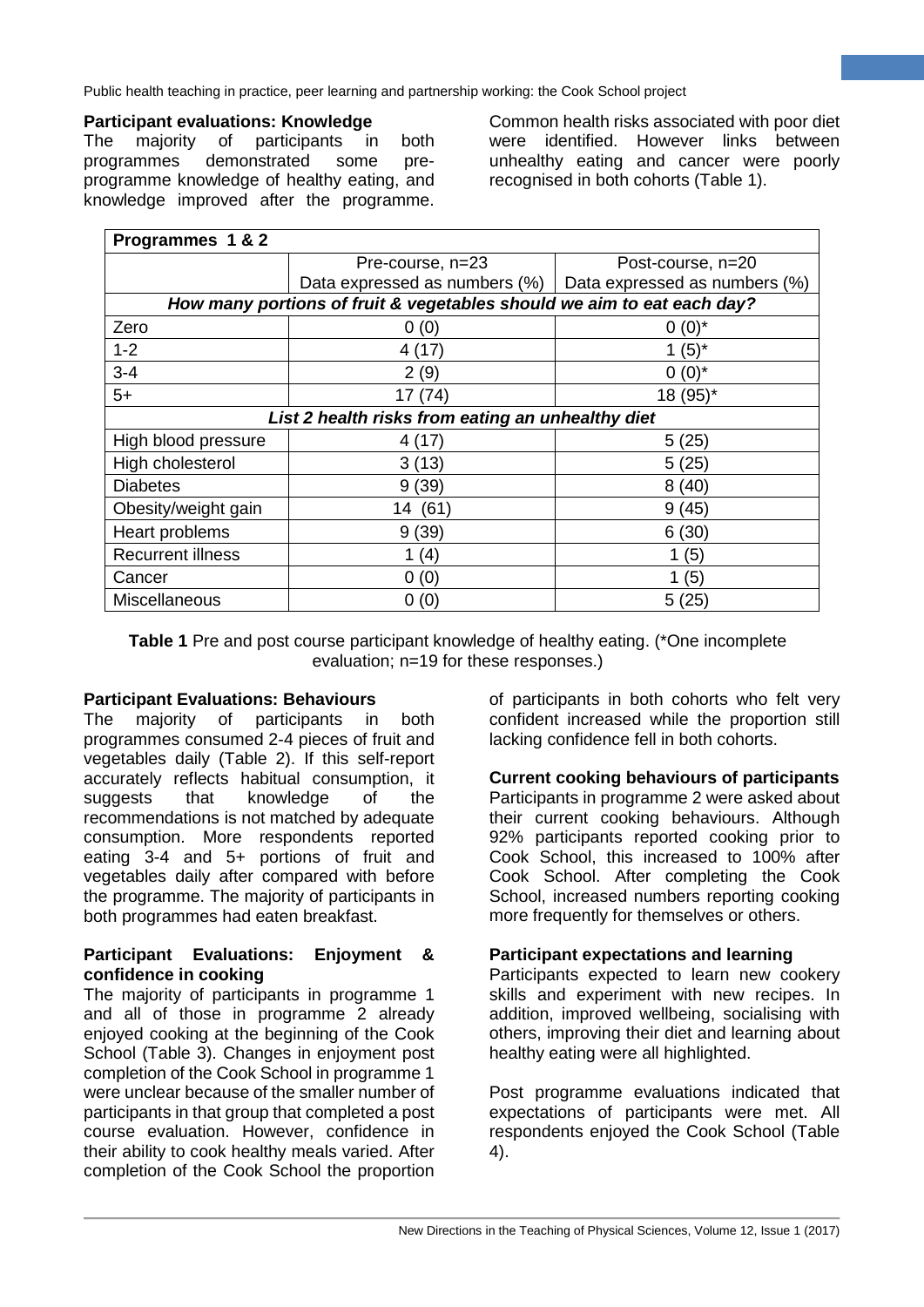| Programmes 1 & 2                                       |                                  |                               |  |  |  |
|--------------------------------------------------------|----------------------------------|-------------------------------|--|--|--|
|                                                        | Pre-course, n=23                 | Post-course, n=20*            |  |  |  |
|                                                        | Data expressed as numbers $(\%)$ | Data expressed as numbers (%) |  |  |  |
| How many portions of fruit did you eat yesterday?      |                                  |                               |  |  |  |
| Zero                                                   | 2(9)                             | $3(16)^{*}$                   |  |  |  |
| $1 - 2$                                                | 15 (65)                          | $9(47)^*$                     |  |  |  |
| $3 - 4$                                                | 5(22)                            | $5(26)^*$                     |  |  |  |
| $5+$                                                   | 1 $(4)$                          | $2(11)^{*}$                   |  |  |  |
| How many portions of vegetables did you eat yesterday? |                                  |                               |  |  |  |
| Zero                                                   | 2(9)                             | 3(15)                         |  |  |  |
| $1 - 2$                                                | 12 (52)                          | 6(30)                         |  |  |  |
| $3 - 4$                                                | 7 (30)                           | 9(45)                         |  |  |  |
| $5+$                                                   | 2(9)                             | 2(10)                         |  |  |  |
| Did you eat breakfast this morning?                    |                                  |                               |  |  |  |
| Yes                                                    | 20 (87)                          | 13 (65)                       |  |  |  |
| No                                                     | 3(13)                            | 7(35)                         |  |  |  |
| If 'yes', where did you eat breakfast?                 |                                  |                               |  |  |  |
| At a table                                             | 13 (57)                          | 11 (55)                       |  |  |  |
| While walking                                          | (4)<br>1.                        | 2(10)                         |  |  |  |
| In front of the TV                                     | (4)                              | 0(0)                          |  |  |  |
| At a computer                                          | 3(13)                            | 0(0)                          |  |  |  |
| Other                                                  | 2(9)                             | 0(0)                          |  |  |  |

**5**

**Table 2** Participant self-reported pre and post programme dietary behaviours. (\*One incomplete evaluation; n=19 for these responses.)

| Programmes 1 & 2                             |                               |                               |  |  |  |
|----------------------------------------------|-------------------------------|-------------------------------|--|--|--|
|                                              | Pre-course, n=23              | Post-course, n=20             |  |  |  |
|                                              | Data expressed as numbers (%) | Data expressed as numbers (%) |  |  |  |
| Do you enjoy cooking?                        |                               |                               |  |  |  |
| Yes                                          | 22 (96)*                      | 19 (95)                       |  |  |  |
| Unsure                                       | 0(0)                          | (5)                           |  |  |  |
| <b>No</b>                                    | 0(0)                          | 0(0)                          |  |  |  |
| How confident are you cooking healthy meals? |                               |                               |  |  |  |
| Very                                         | 5(22)                         | 14 (70)                       |  |  |  |
| Okay                                         | 13 (57)                       | 4(20)                         |  |  |  |
| Not very                                     | 5(22)                         | 2 (10)                        |  |  |  |

**Table 3** Participant enjoyment and confidence in cooking pre and post programme. (\*One incomplete evaluation; n=22 for this question.)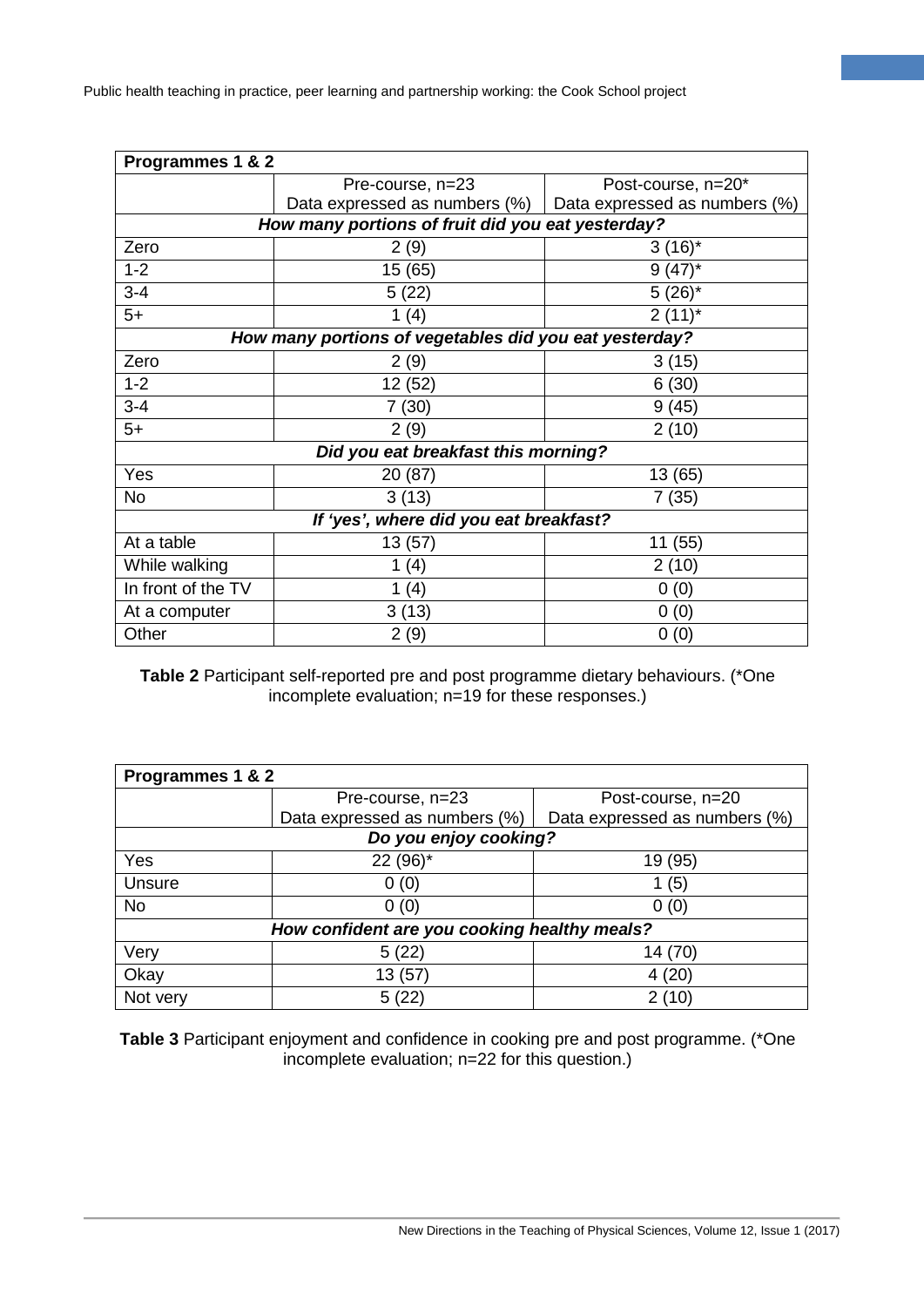|                                                               | Pre-course expectations of<br>programmes $1 & 2 (n=23)$ | Post-course experience of<br>programmes $1 & 2 (n=20)$ |  |  |  |
|---------------------------------------------------------------|---------------------------------------------------------|--------------------------------------------------------|--|--|--|
|                                                               | Expressed as numbers (%)                                | Expressed as numbers (%)                               |  |  |  |
| What do you hope to learn/ did you learn from this programme? |                                                         |                                                        |  |  |  |
| Improve my wellbeing                                          | 13(57)                                                  | 11 (55)                                                |  |  |  |
| New cookery skills                                            | 23 (100)                                                | 19 (95)                                                |  |  |  |
| Maintain a healthy weight                                     | 9(39)                                                   | 9(45)                                                  |  |  |  |
| Experiment with new recipes                                   | 21 (91)                                                 | 16 (80)                                                |  |  |  |
| Socialise with others                                         | 10(43)                                                  | 11 (55)                                                |  |  |  |
| Improve confidence                                            | 8(35)                                                   | 6(30)                                                  |  |  |  |
| Understand how to eat a healthy diet                          | 12 (52)                                                 | 17 (85)                                                |  |  |  |
| Improve diet                                                  | 11 (48)                                                 | 12 (60)                                                |  |  |  |
| Unsure                                                        | 1 $(4)$                                                 | 0(0)                                                   |  |  |  |

**Table 4** Participants expectations (pre-course) and experience (post-course) of engagement in the Cook School.

#### **Themes & comments from sessions**

Participants engaged in each session, which resulted in several interesting discussions. Knowledge was variable amongst the groups, which facilitators needed to take into account. Many participants had English as an additional language, so clear communication and simple explanations were required. Facilitators needed flexibility both in terms of timing and delivery of material. Activities were delivered while dishes were cooking, and the time available varied within and between sessions, so the timings of planned activities in some sessions needed to be modified accordingly. The most successful facilitators were flexible and able to improvise.

# **Feedback from facilitators**

# **Motivation for involvement in Cook School**

All facilitators identified 'good for my curriculum vitae' as a motivator; 80% wanted to gain experience, and 70% wanted to build confidence and liked learning new things. Half wanted to work in public health; additionally, half thought the Cook School sounded like fun.

#### **Skills & competencies gained by facilitators**

Key employability skills such as team work, time management, communication, creativity & organisational skills were identified as learning outcomes, shown in qualitative feedback from facilitators:

*[Cook School helped me …] 'Direct plans about my future career'.* (Facilitator 1)

**6**

*[Cook School helped me …] 'Work with large groups'.* (Facilitator 5])

*[It is important to…)] 'Be creative and make learning fun. It's not easy to get people interested'.* (Facilitator 6)

*[We were able to…..] 'Create fun & interactive sessions that we and they enjoyed'.* (Facilitator 9)

*'Sessions were packed and time flew with a mix of activities'.* (Facilitator 7)

*'Topics were relevant to day to day life'.*  (Facilitator 2)

When asked what words they would use to describe Cook School, 90% of facilitators described it as 'interactive, engaging & fun', 60% as 'informative and educational', 40% as 'social' and 30% as a 'great experience'.

# **Discussion**

This project aimed to empower participants with knowledge and skills to prepare healthy foods. Evaluations indicated that completion of the programme improved both. Strong themes of enjoyment and the social aspects of cooking and eating were highlighted. The majority of participants had not previously met, and students from three of the four university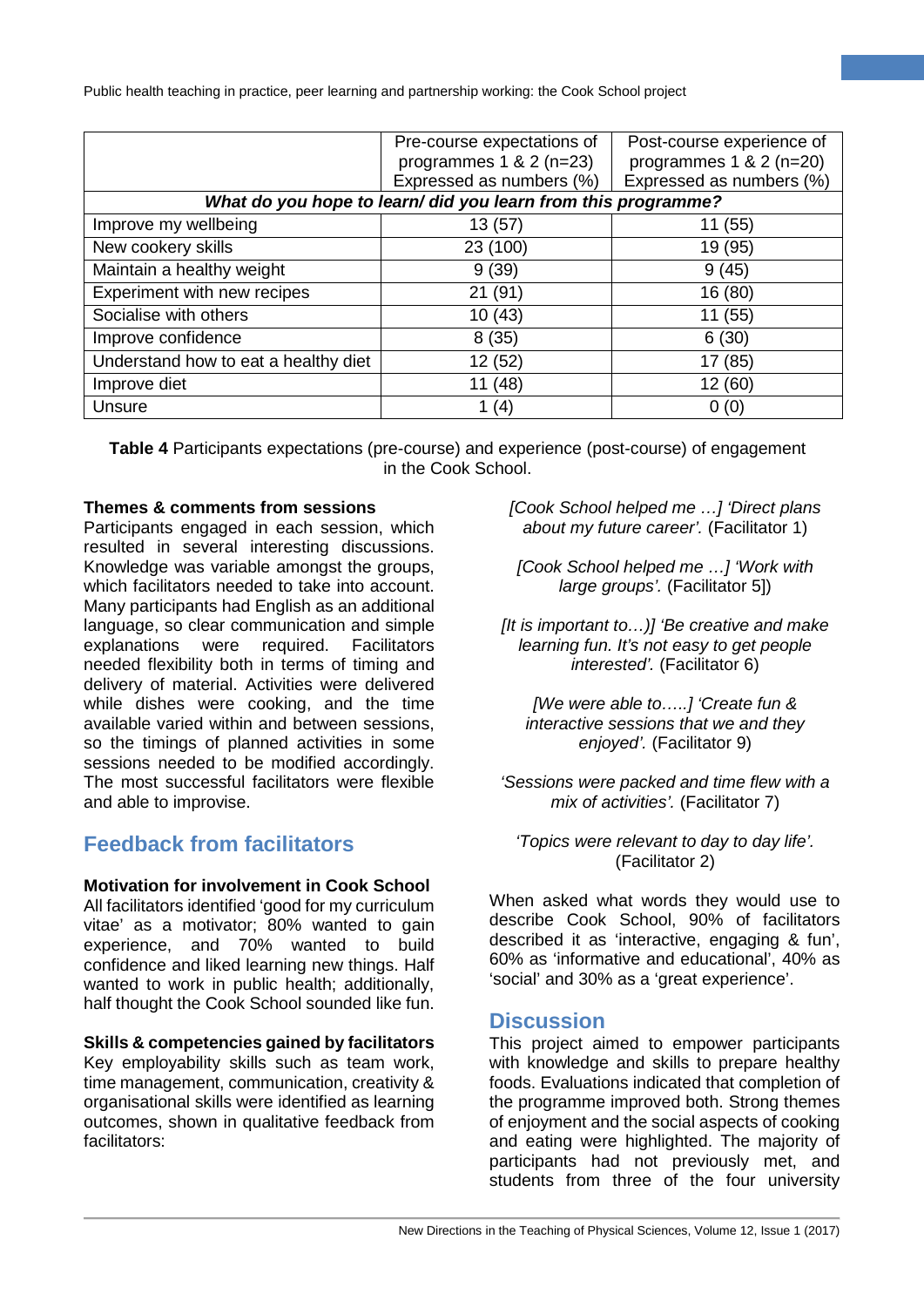campuses attended the Cook School, fostering friendships and enhancing the student experience.

A major motivation for developing the Cook School was to enable undergraduate Nutrition students to participate in a typical public health activity, gaining experience in applying their skills and knowledge to a 'live' situation, under academic supervision. The collaborative nature of the training sessions and the Cook School itself was positively highlighted by facilitators. Project-based learning is an important method of introducing students to authentic, real-life problems (Blumenfeld et al, 1996) and the provision of authentic and relevant learning situations helps to increase<br>student motivation (Lombardi. 2007). student motivation (Lombardi, 2007). Facilitator engagement in this project was high. Whilst very structured in terms of the healthy eating messages and cooking in each session, facilitators had wide latitude in how to deliver their messages using activities, and in many cases they developed new games and activities to engage participants. Therefore facilitators gained hands-on experience not only of delivering but developing a programme, experience likely to be invaluable for their learning and evidence of new skills and competencies. Involving learners, by allowing them to take ownership and responsibility for their own learning, and by facilitating a peerlearning environment are all useful educational strategies (Knowles et al, 2005). Such autonomy enhances intrinsic motivation (Froiland et al, 2012; Reeve & Jang, 2006), which improves learning (Deci et al, 1991; Deci et al, 1999; Gottfried et al, 2001; Forsyth & MacMillan, 1991), academic achievement and application of learning (Deci et al, 1991; Ryan & Deci, 2000; Froiland, 2011). The Cook School, by encouraging facilitators to actively contribute, epitomised some of the key principles underlying theories about effective learning.

Numbers of participants who identified 'learning about healthy eating' and 'improving diet' as programme expectations increased pre to post programme, demonstrating that the healthy eating activities and messages impacted upon them. The Cook School was advertised as a cookery programme. From the perspectives both of facilitators and participants, the healthy eating aspects of the programme were successful. However whether this translates into long term improvements to eating behaviours cannot be ascertained on the basis of this pilot data.

**7**

The Cook School was a dynamic programme. Originally based on a community public health programme, it was altered to suit the university setting and reflect student needs. Facilitators and chefs were encouraged to debrief after each session, resulting in several changes to recipes and activities. This adaptation over time to real life implementation of the programme mirrors public health practice in which responding appropriately to change is essential. Being part of the decision-making about what elements needed to change and how was empowering for facilitators; 60% identified communication skills and creativity as skills they gained. Importantly these socalled soft skills are recognised as desirable graduate attributes by employers (O'Leary, 2016b).

There were some notable differences between the Cook School and a typical community cook and eat programme. Ten facilitators completed the training and a minimum of two were needed for each session. This meant that facilitators varied from one session to another. In terms of group dynamics, this presented potential difficulties; the same pair of facilitators did not necessarily work together in more than one session, so they all had to quickly adapt to working with different partners.

> *'Working with a partner requires considerable preparation to produce educational and enjoyable sessions'.* (Facilitator 8)

Facilitators met before each session to discuss their experiences and handover information to each other. This process required time management, organisational and communication skills. It also illustrated the benefits of peer learning (Boud et al, 1999) and its reciprocal nature (Boud & Lee, 2005). What was notable was that this drive to share<br>information came from the facilitators information came from the facilitators themselves. This may reflect the extent to which they invested in their own learning, but the academic supervision of all aspects of the Cook School may have fostered this: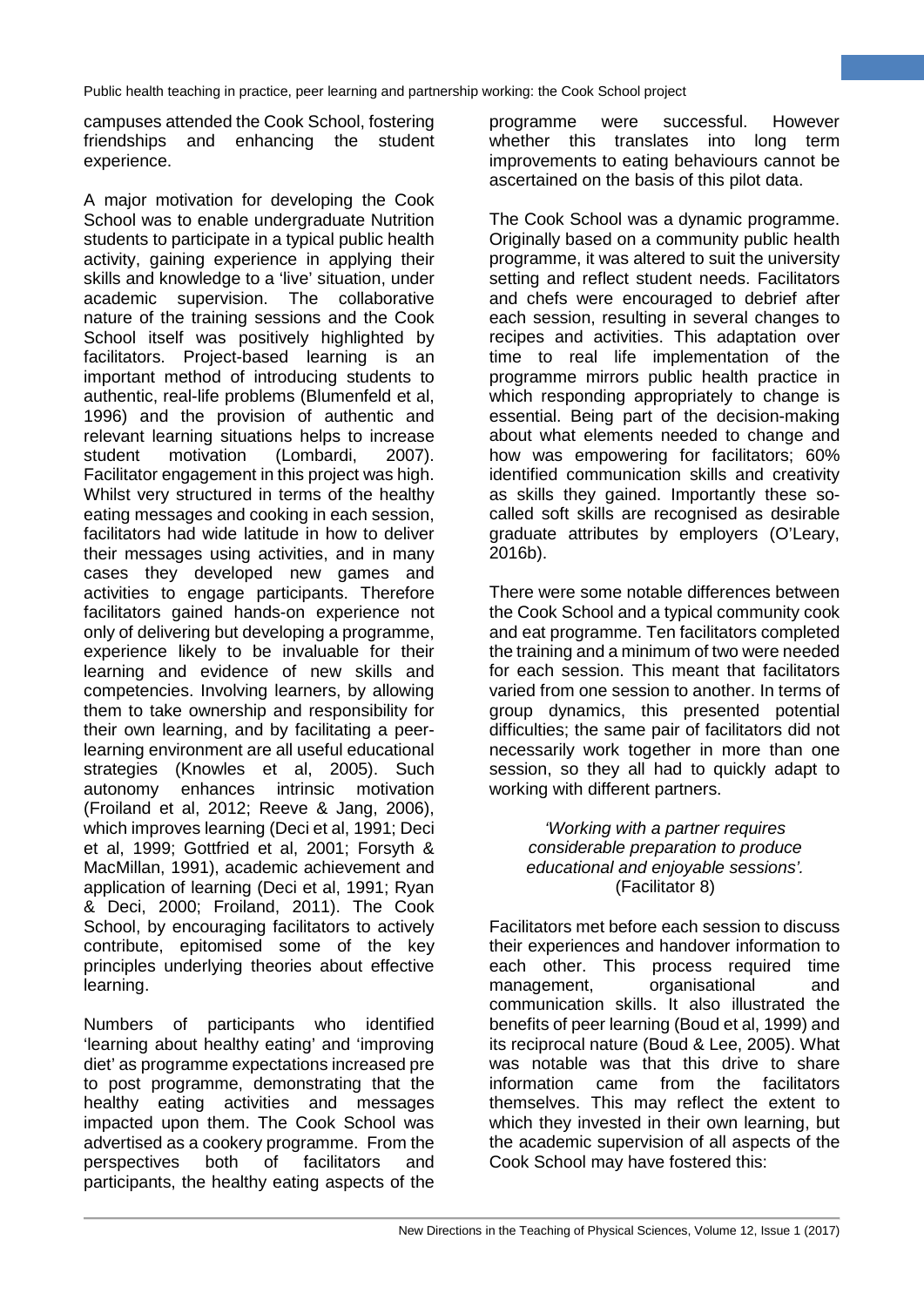*'HM made sure every session went smoothly & was in constant contact'*. (Facilitator 8)

#### *'Lots of information available on running sessions'.* (Facilitator 9)

To ensure that peer learning is effective, it has been suggested that the responsibilities of the teacher are to establish positive norms for group work, structure the task in order to support learning and understanding, model desired behaviours and to monitor group work (Webb et al, 2002). The teacher's part in creating the conditions for successful collaborative learning is central (Mueller & Fleming, 2001). In the case of the Cook School, facilitators themselves identified both the structure of the training they received and the informality of the training sessions as positive.

Cooperative work among students to achieve shared learning goals has been shown to benefit student achievement (Johnson et al, 2000). The overall success of the Cook School programmes resulted from five successful individual sessions and within each, both the cookery and healthy eating activity components needed to work well. Since facilitators worked in pairs, successful delivery of their healthy eating messages could only result from cooperative and collaborative work.

There were some unexpected additional benefits to the project. For example, the Cook School was shortlisted for a University Enterprise award in 2015. An excellent working relationship between catering and academic staff has resulted in the development of several other projects. A new student finance initiative, 'Money Matters' allied itself with the Cook School to reach students. Final year media students used the Cook School as the subject for a short film that helped to raise its' profile. It was also the subject of an article written by a final year journalism student as part of her coursework submission.

# **Conclusion**

The Cook School was offered as a cocurricular opportunity and highly motivated facilitators invested the time and resources needed to make it work. The Cook School was

sufficiently successful and popular with both participants and facilitators that it is continuing to run. While the impact of facilitating the Cook School on the employability of facilitators remains to be seen, it offered them the opportunity to immerse themselves in a public health programme that mirrored some aspects of public health work in practice. From a pedagogic perspective, the Cook School represented authentic, active and peer learning.

**8**

# **References**

Alwan, A., Maclean, D.R., Riley, L.M., Tursan d'Espaignet, E., Mathers, C.D., Stevens, G.A., & Bettcher, D. (2010) *Monitoring and surveillance of chronic non communicable diseases: progress and capacity in highburden countries.* Lancet 376(9755): 1861-8. DOI: 10.1016/S0140-6736(10)61853-3

Andrews, M. (2013, January 22) *Why our students need co-curricular, not extracurricular, activities.* Retrieved from The Guardian Higher Education Network: [http://www.theguardian.com/higher-education](http://www.theguardian.com/higher-education-network/blog/2013/jan/22/student-development-university-curriculum-design)[network/blog/2013/jan/22/student](http://www.theguardian.com/higher-education-network/blog/2013/jan/22/student-development-university-curriculum-design)[development-university-curriculum-design.](http://www.theguardian.com/higher-education-network/blog/2013/jan/22/student-development-university-curriculum-design)

Association for Nutrition (2012) *Standard Operating Procedures Course Accreditation*.

London: AfN. [http://www.associationfornutrition.org/default.a](http://www.associationfornutrition.org/default.aspx?tabid=247)

[spx?tabid=247](http://www.associationfornutrition.org/default.aspx?tabid=247)

Association for Nutrition (2017) *AfN Accredited Undergraduate Degree Programmes*. London: AfN.

[http://www.associationfornutrition.org/Default.](http://www.associationfornutrition.org/Default.aspx?tabid=134) [aspx?tabid=134](http://www.associationfornutrition.org/Default.aspx?tabid=134)

Blumenfeld, P., Marx, R., Soloway, E. & Krajcik, J. (1996) *Learning with peers: from small group cooperation to collaborative communities.* Educational Researcher 25(8): 37-40.

DOI: 10.3102/0013189X025008037

Boud, D., Cohen, R. & Sampson, J. (1999) Peer learning and assessment. *Assessment and Evaluation in Higher Education* 24(4): 413- 26.

DOI: 10.1080/0260293990240405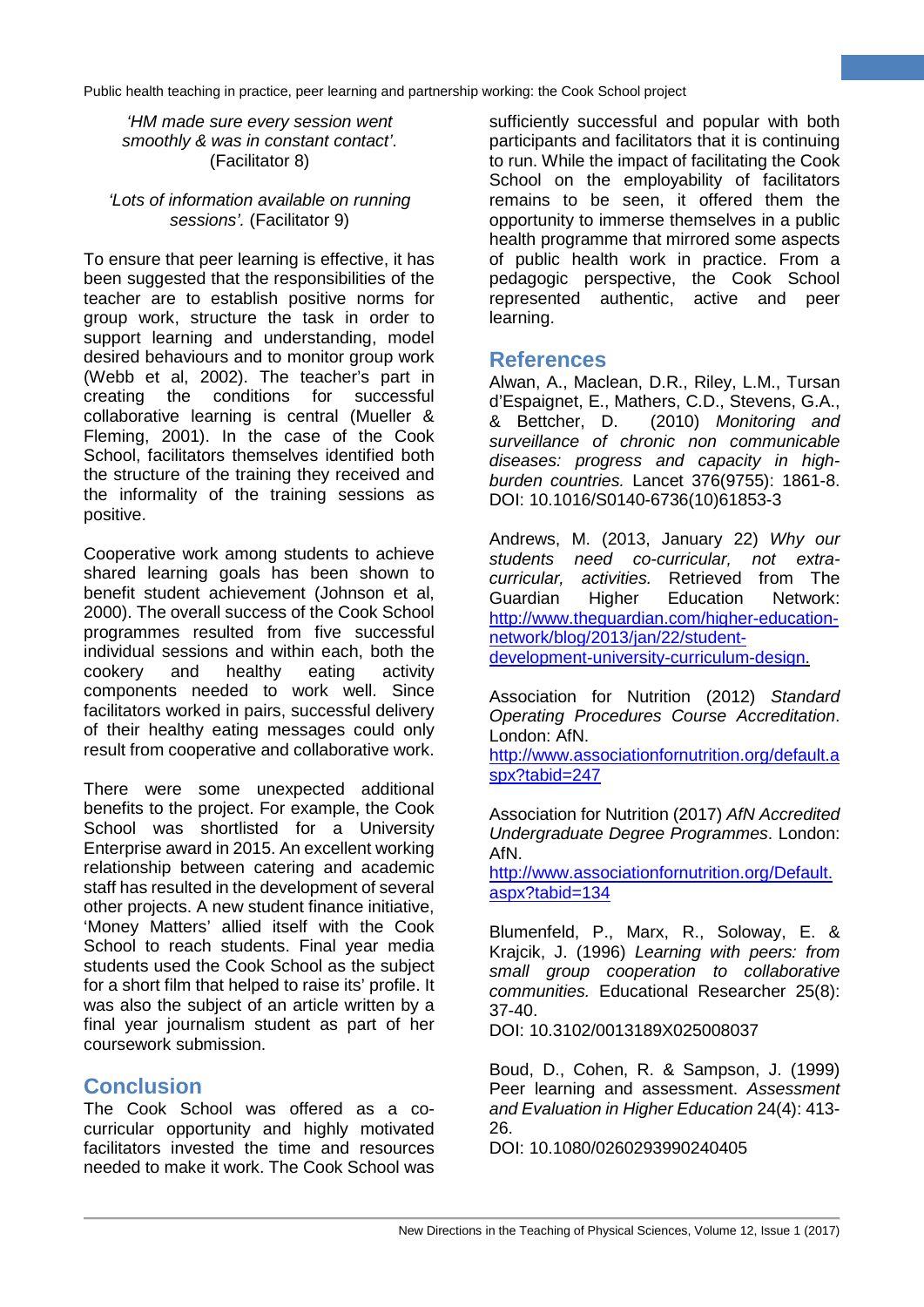Boud, D. & Lee, A. (2005) 'Peer learning' as pedagogic discourse for research education. *Studies in Higher Education* 30(5): 501-516. DOI: 10.1080/03075070500249138

Deci, E.L., Vallerand, R.J., Pelletier, L.G. & Ryan, R. (1991) *Motivation and education: the self-determination perspective.* Educational Psychologist 26(3-4): 325-346. DOI: 10.1080/00461520.1991.9653137

Deci, E.L., Koestner, R. & Ryan, R.M. (1999) *A meta-analytic review of experiments examining the effects of extrinsic rewards on intrinsic motivation.* Psychological Bulletin 125(6): 627- 668.

Faculty of Public Health (2010) *What is public health?* Retrieved from Faculty of Public Health website: http:// [www.fph.org.uk/what\\_is\\_public\\_health](http://www.fph.org.uk/what_is_public_health)

Forsyth, D.R. & McMillan, J.H. (1991) Practical proposals for motivating students. *New Directions in Teaching & Learning* 45: 53-65. DOI: 10.1002/tl.37219914508

Froiland, J.M. (2011) *Parental autonomy support and student learning goals: a preliminary examination of an intrinsic motivation intervention.* Child & Youth Care Forum 40(2): 135-149. DOI: 10.1007/s10566-010-9126-2

Froiland, J.M., Oros, E., Smith, L. & Hirchert, T. (2012) Intrinsic motivation to learn: the nexus between psychological health and academic success. *Contemporary School Psychology*  16: 91-100.

DOI: 10.1007/BF03340978

Gore, F.M., Bloem, P.J., Patton, G.C., Ferguson, J., Joseph, V., Coffey, C., Sawyer, S.M., & Mathers, C.D. (2011) *Global patterns of disease in young people aged 10-24 years: a systematic analysis.* Lancet 377: 2093-102. DOI: 10.1016/S0140- 6736(11)60512-6

Gottfried, A.E., Fleming, J. & Gottfried, A.W. (2001) *Continuity of academic intrinsic motivation from childhood through late adolescence: a longitudinal study.* J. Educational Psychologist 93(1): 3-13. DOI: 10.1037/0022-0663.93.1.3

Harvey, L. (2003) *Transitions from Higher Education to work: A briefing paper prepared by Lee Harvey (Centre for Research and Evaluation, Sheffield Hallam University), with advice from ESECT and LTSN Generic Centre colleagues.* Retrieved from Quality Research International website: [https://www.qualityresearchinternational.com/](https://www.qualityresearchinternational.com/esecttools/esectpubs/harveytransitions.pdf) [esecttools/esectpubs/harveytransitions.pdf](https://www.qualityresearchinternational.com/esecttools/esectpubs/harveytransitions.pdf)

**9**

Higher Education Funding Council for England, HEFCE (2011) *Opportunity, choice and excellence in higher education.* Bristol: HEFCE.

[http://www.hefce.ac.uk/media/hefce/content/a](http://www.hefce.ac.uk/media/hefce/content/about/How,we,operate/Corporate,planning/Strategy,statement/HEFCEstrategystatement.pdf) [bout/How,we,operate/Corporate,planning/Stra](http://www.hefce.ac.uk/media/hefce/content/about/How,we,operate/Corporate,planning/Strategy,statement/HEFCEstrategystatement.pdf) [tegy,statement/HEFCEstrategystatement.pdf](http://www.hefce.ac.uk/media/hefce/content/about/How,we,operate/Corporate,planning/Strategy,statement/HEFCEstrategystatement.pdf)

Johnson, D.W., Johnson, R.T. & Stanne, M.B. (2000) *Cooperative learning methods: a metaanalysis.* Running Head: Cooperative Learning Methods, 2-12. Retrieved from Researchgate website:

https://www.researchgate.net/profile/David Jo [hnson50/publication/220040324\\_Cooperative](https://www.researchgate.net/profile/David_Johnson50/publication/220040324_Cooperative_learning_methods_A_meta-analysis/links/00b4952b39d258145c000000.pdf) learning methods A meta[analysis/links/00b4952b39d258145c000000.p](https://www.researchgate.net/profile/David_Johnson50/publication/220040324_Cooperative_learning_methods_A_meta-analysis/links/00b4952b39d258145c000000.pdf) [df](https://www.researchgate.net/profile/David_Johnson50/publication/220040324_Cooperative_learning_methods_A_meta-analysis/links/00b4952b39d258145c000000.pdf)

Kelly, P. (2000*) The dangerousness of youthat-risk: the possibilities of surveillance and intervention in uncertain times.* J Adolescence 23(4): 463-76.

DOI: 10.1006/jado.2000.0331

Knowles, M.S., Holton, E.F. III, & Swanson, R.A. (2005). *The Adult Learner: The Definitive Classic in Adult Education and Human Resource Development* (6th ed.). Burlington, MA: Elsevier.

ISBN 10: 0750678372; ISBN 13: 9780750678 377

Lombardi, M.M. (2007) *Authentic Learning for the 21st Century: An Overview.* Educause Learning Initiative Paper 1, 2007. Retrieved from Educause Library website: [https://library.educause.edu/resources/2007/1](https://library.educause.edu/resources/2007/1/authentic-learning-for-the-21st-century-an-overview) [/authentic-learning-for-the-21st-century-an](https://library.educause.edu/resources/2007/1/authentic-learning-for-the-21st-century-an-overview)[overview](https://library.educause.edu/resources/2007/1/authentic-learning-for-the-21st-century-an-overview)

Mueller, A. & Fleming, T. (2001) *Cooperative learning: listening to how children work at school.* J Educational Research 94(5): 259- 265.